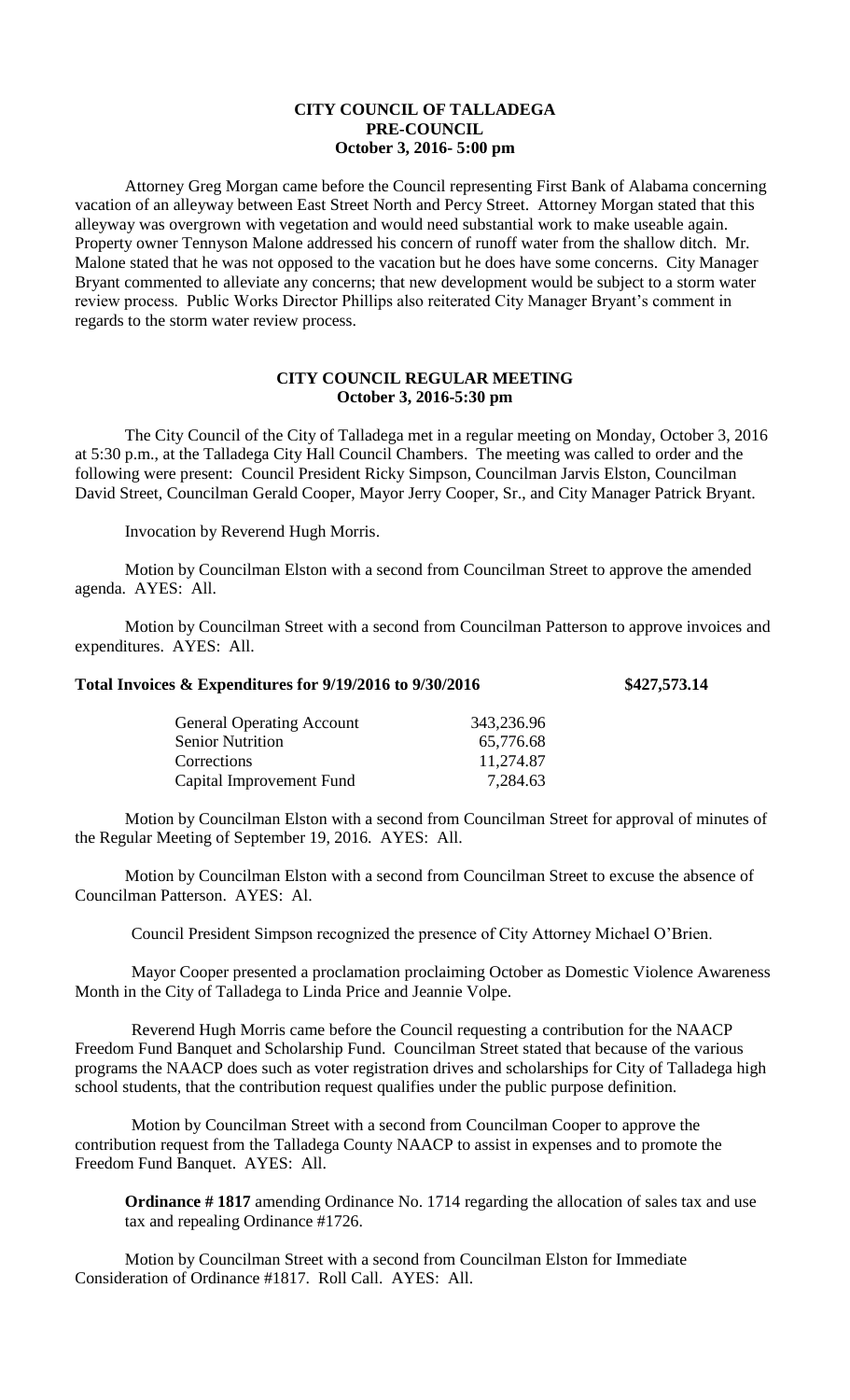Motion by Councilman Street with a second from Councilman Elston for reading of the heading only of Ordinance #1817. Roll Call. AYES: All.

AN ORDINANCE AMENDING ORDINANCE NO. 1714, AS AMENDED BY ORDINANCES HERETOFORE ADOPTED, REGARDING THE ALLOCATION OF SALES TAX AND USE TAX, AND REPEALING ORDINANCE NO. 1726.

Motion by Councilman Street with a second from Councilman Elston for the adoption of Ordinance No. 1817. Roll Call. AYES: All.

**Resolution #4000** approval of vacation of a portion of an alleyway between East Street North and Percy Street.

Motion by Councilman Elston with a second from Councilman Cooper for the approval of Resolution #4000. Roll Call. AYES: All.

**Resolution #4001** directing the City Manager to work with the investment banking firm Raymond James & Associates Inc. and the law firm of Bradley Arant Boult Cummings LLP as bond counsel in connection with refinancing various bond obligations.

Motion by Councilman Street with a second from Councilman Elston for the approval of Reoslution #4001. Roll Call. Ayes: All.

**Resolution #4002** approval of a three-year contract with Slappey Communications of Birmingham, Alabama for network services to include maintenance and repair for voice and data connections/equipment at a monthly cost of approximately \$8,700.

Motion by Councilman Street with a second from Councilman Elston for the approval of Resolution #4002. Roll Call. AYES: All.

**Resolution #4003** approval of purchase from Snead Ag Supply and Service of a John Deere utility tractor with boom mower attachment per bid specifications for a cost of \$116,862.00.

Motion by Councilman Elston with a second from Councilman Cooper for the approval of Resolution #4003. Roll Call. AYES: All.

**Resolution #4004** surplusing a 1999 New Holland Ford Tractor.

Motion by Councilman Street with a second from Councilman Elston for the approval of Resolution #4004. Roll Call. AYES: All.

**Resolution #4005** approving a user agreement with Talladega College for use of Ben E. Bruner Sports Complex for softball and soccer events from October 3, 2016 through September 30, 2017, for a one-time payment of \$1,500.

**Resolution #4006** approving a user agreement with Talladega College for use of Spring Street Recreation Center Pool and Nautilus Room for all team sports from October 3, 2016 through September 30, 2017, for a one-time payment of \$2,000.

Motion by Councilman Cooper with a second from Councilman Street for the approval of Resolutions #4005 and #4006. Roll Call. AYES: All.

**Resolution #4007** allocating an additional \$140,000 to the City's matching funds for the Alabama Department of Transportation ATRIP Program for construction of three bridges.

Motion by Councilman Street with a second from Councilman Elston for the approval of Resolution #4007. Roll Call. AYES: All.

Motion by Councilman Elston with a second from Councilman Cooper to approve the invoices and expenditures for the Water Department. AYES: All.

| Water Department Expenditures for 9/21/16 to 9/29/16 |            | \$162,503.62 |
|------------------------------------------------------|------------|--------------|
| Operations & Maintenance                             | 54,572.52  |              |
| Revenue                                              | 104,873.34 |              |
| Construction & Improvement                           | 3,057.70   |              |